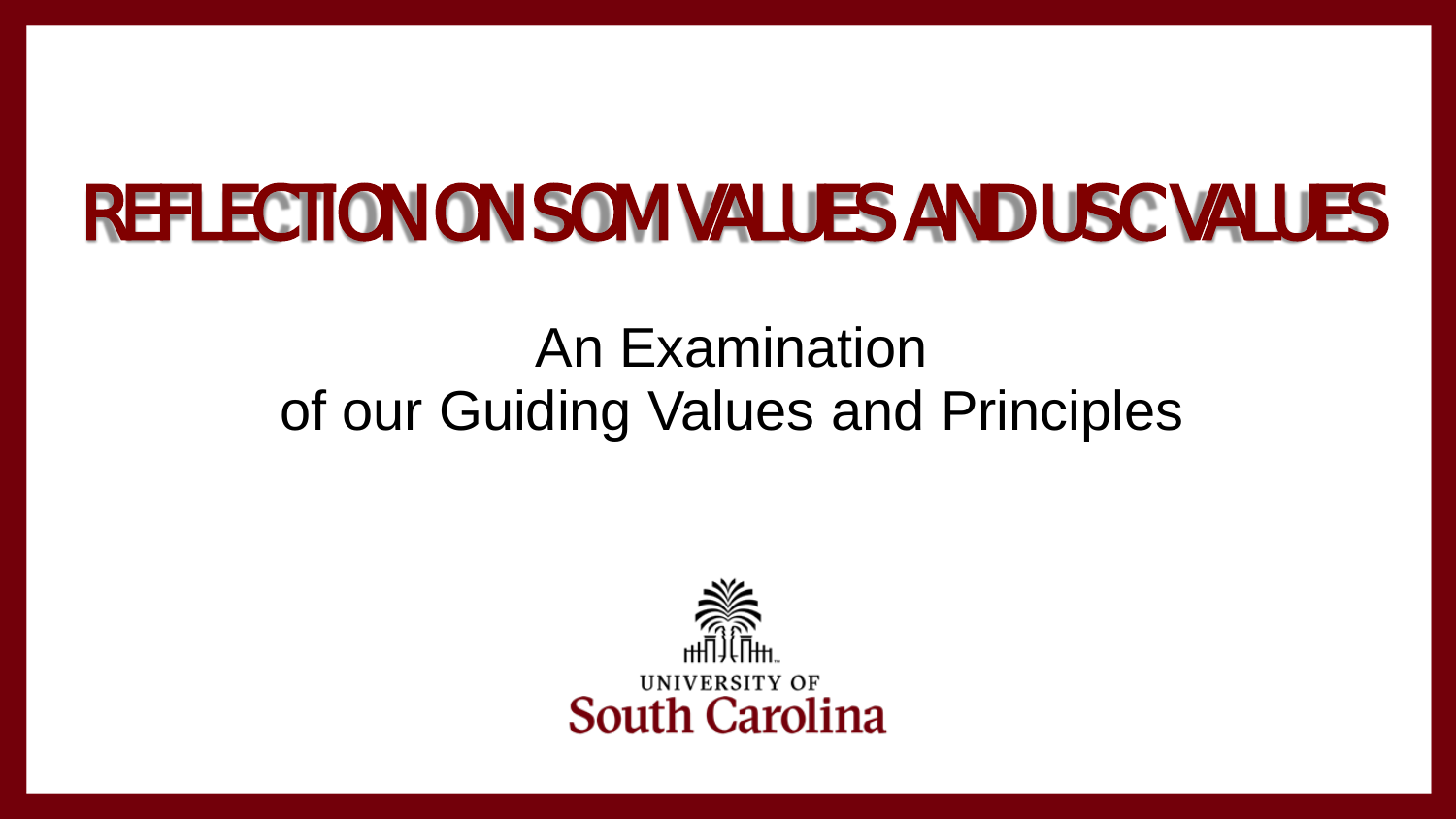## SCHOOL OF MEDICINE VALUES (2017)

#### • Excellence:

• We are committed to achieving the highest level of personal and professional performance in all of our endeavors.

#### • Professionalism

• We adhere to the highest standards of behavior guided by the values and practices of our profession.

#### • Collaboration

• We partner with individuals, teams institutions and communities to enhance the value of our efforts.

#### • Diversity and Inclusion

• We create and sustain an inclusive and diverse environment, demonstrating in word and deed our commitment to valuing and supporting each other and those whom we serve.

#### • Compassion

• We are resolute in our efforts to relieve suffering and promote fairness.

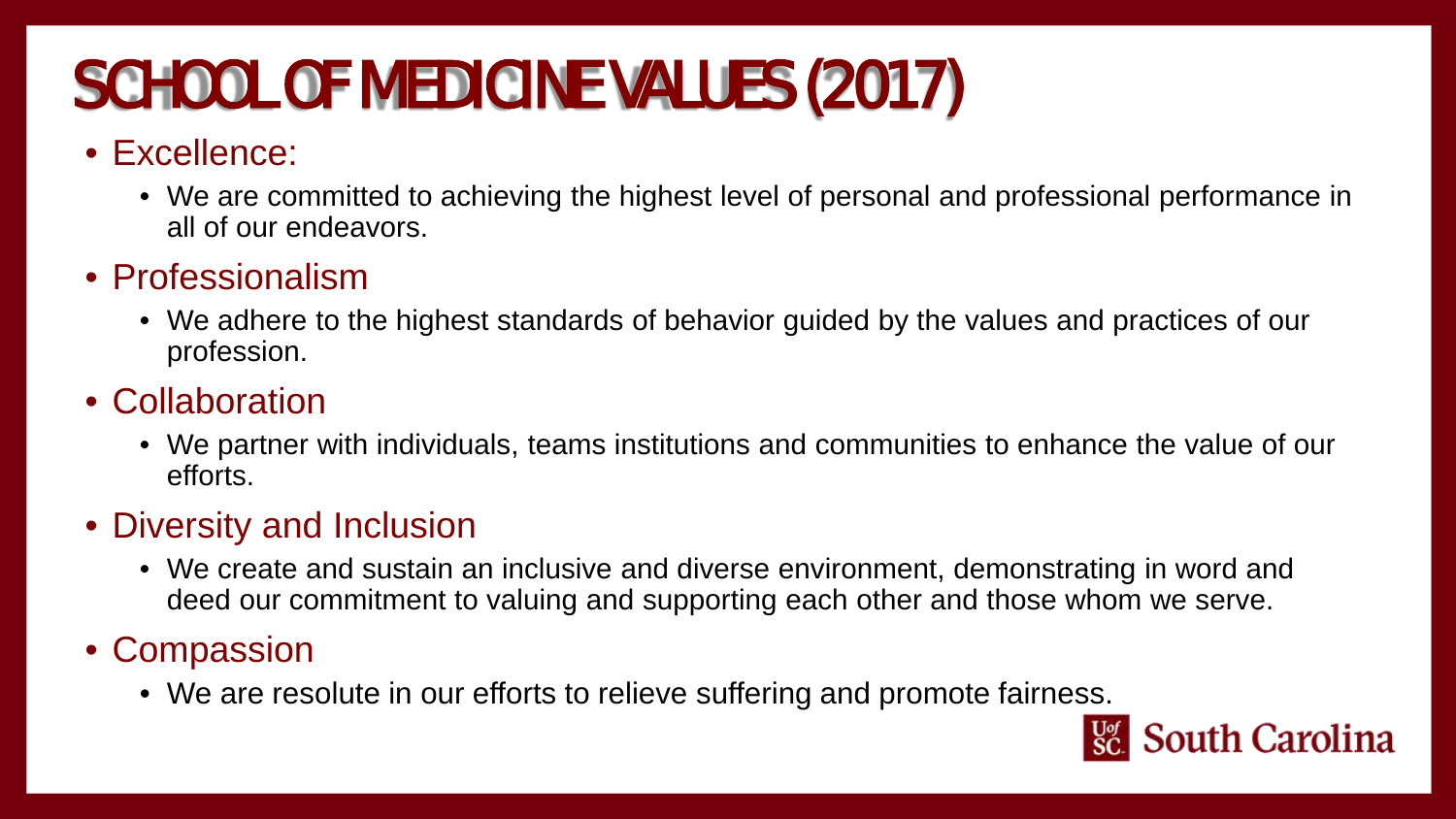## DEFINING OUR UNIVERSITY'S VALUES

#### **Desired Outcomes:**

- **The development of a University Values Statement and Set of Core Values:**
	- *-* An examination of the environment and culture that makes UofSC unique An examination of University Values and Guiding Principles
	-
- **To answer the fundamental questions:**
	- *-* "Who are we as University?" and "What do we stand for?"
	- "What are our 'Core Values"?
- **A stronger, more cohesive team**
- **Renewed commitment and a shared sense of purpose**

**This process is not a replacement of the Carolinian Creed, but rather it is a defining of the values that underpin all that we do as an institution.**

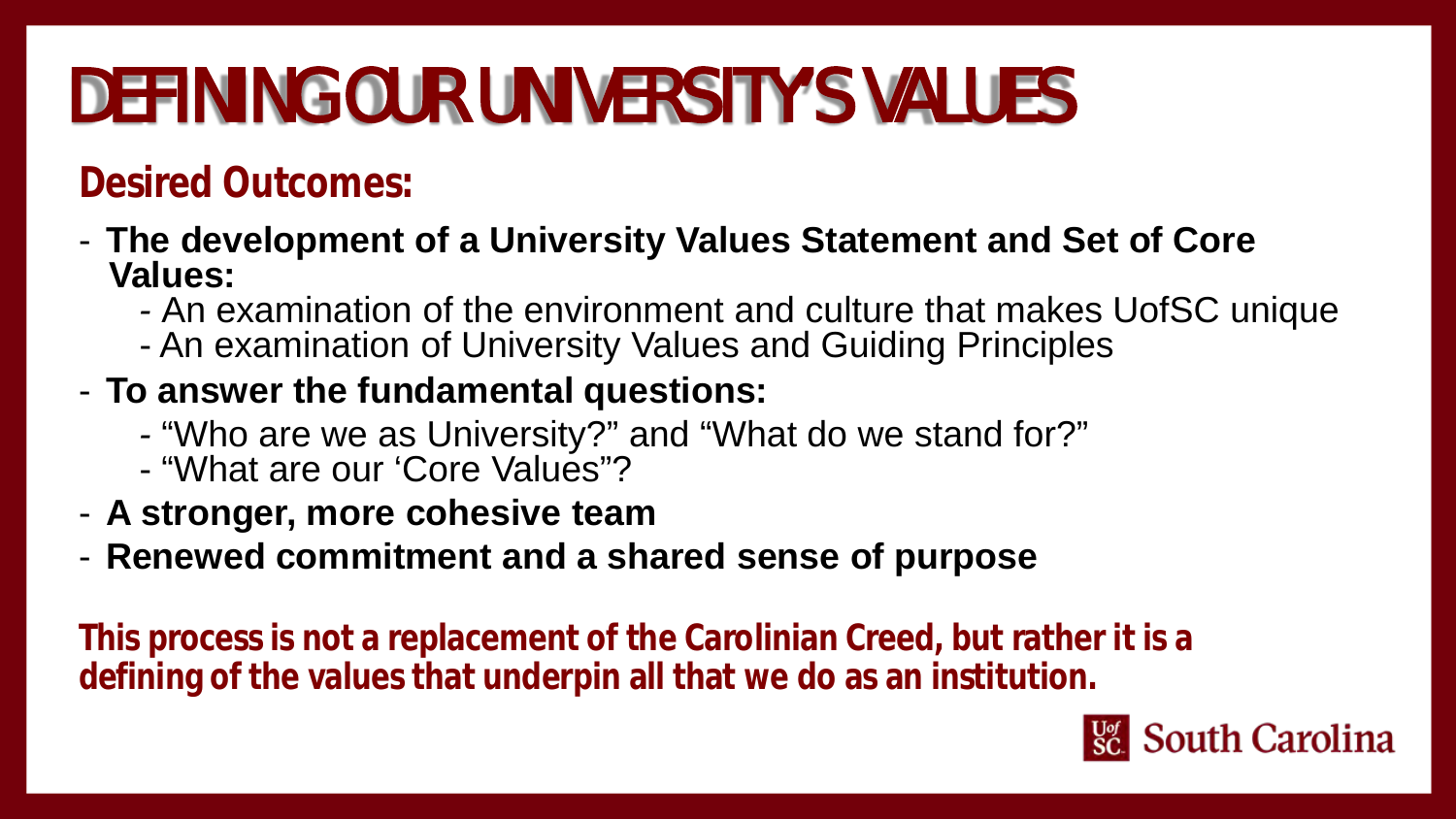Important Concepts Related to Core Values

Values cost something. If you're not willing to accept the pain real values incur, don't bother going to the trouble of formulating a values statement.

The best way to define values that will stick is to focus on choices rather than beliefs.

An organization's core values only have power when – and to the extent that – the humans in and around the organization feel a connection to them.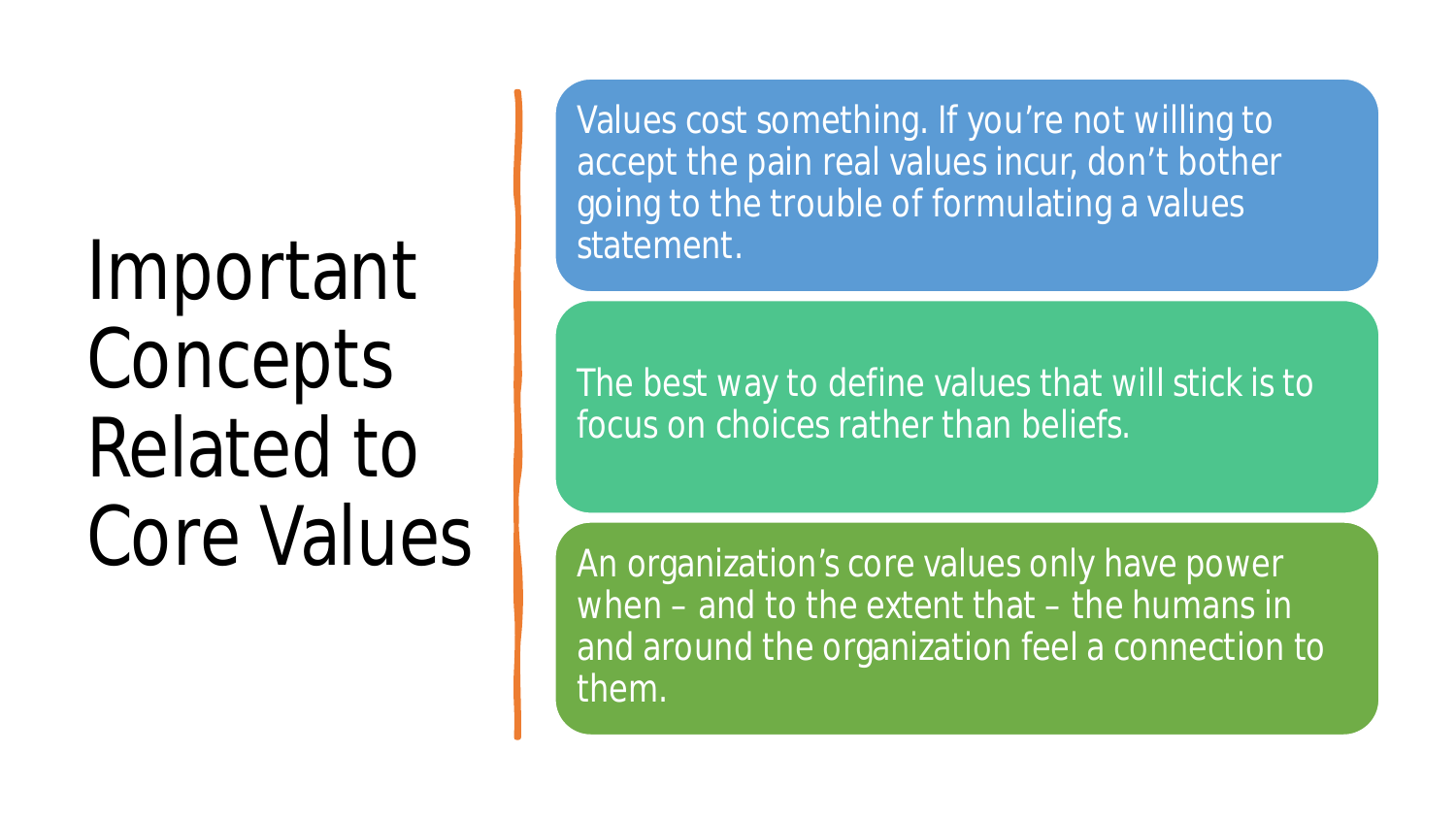### **Characteristics** of Core Values

- Core values are a small set of timeless guiding principles, core values require no external justification; they have intrinsic value and importance to those inside the organization.
- Core values should be an authentic, exhibiting characteristic that exists now within your organization. You do not create or set core ideology. You discover core ideology. You do not deduce it by looking at the external environment. You understand it by looking inside.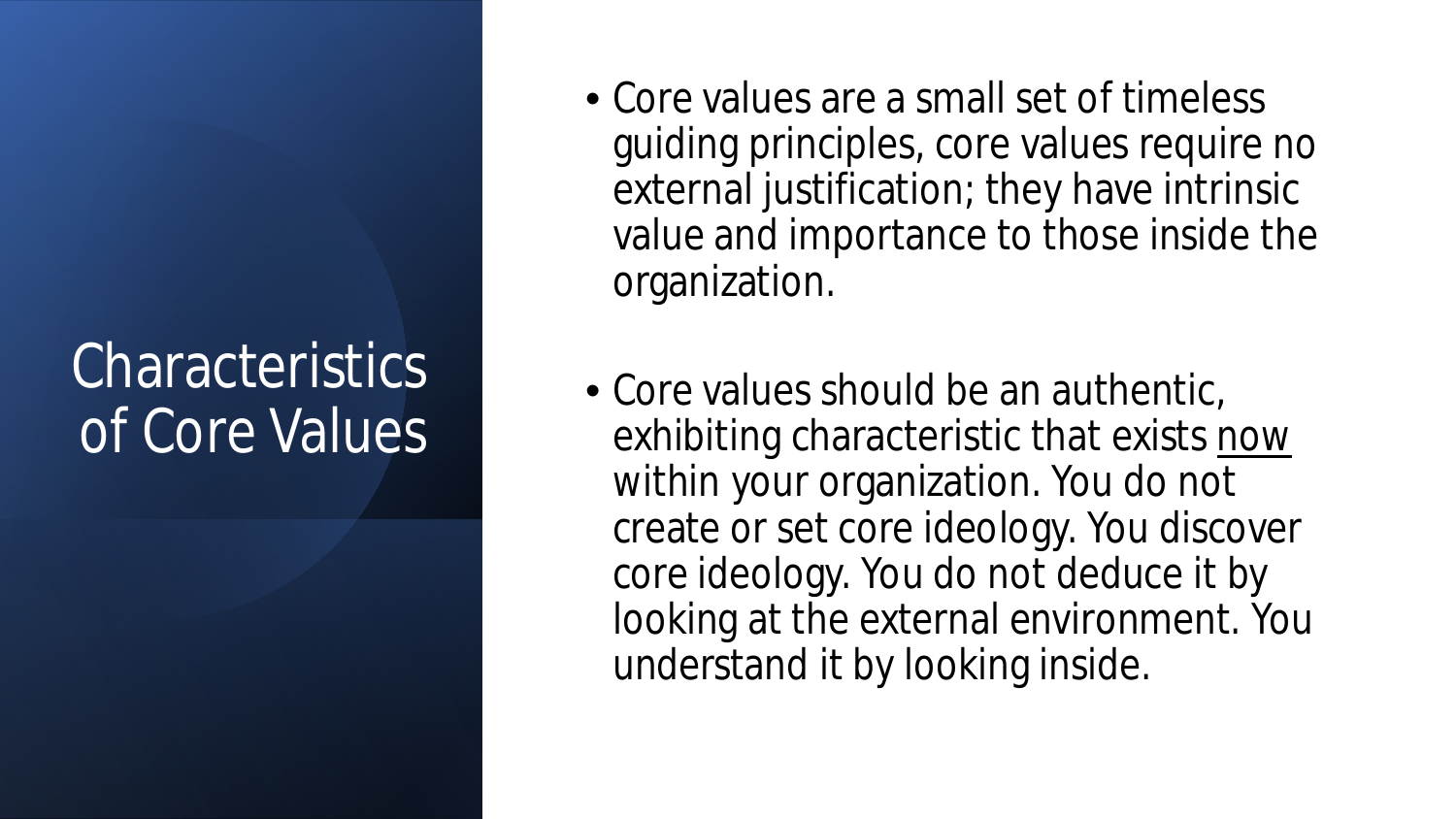## EXPLORING UNIVERSITY CORE VALUES

- When was the University at its finest? At that moment, what was happening that made it possible to be at our finest?
- From your perspective, what values are necessary for us to achieve our Vision (of becoming the preeminent flagship university in the nation)?



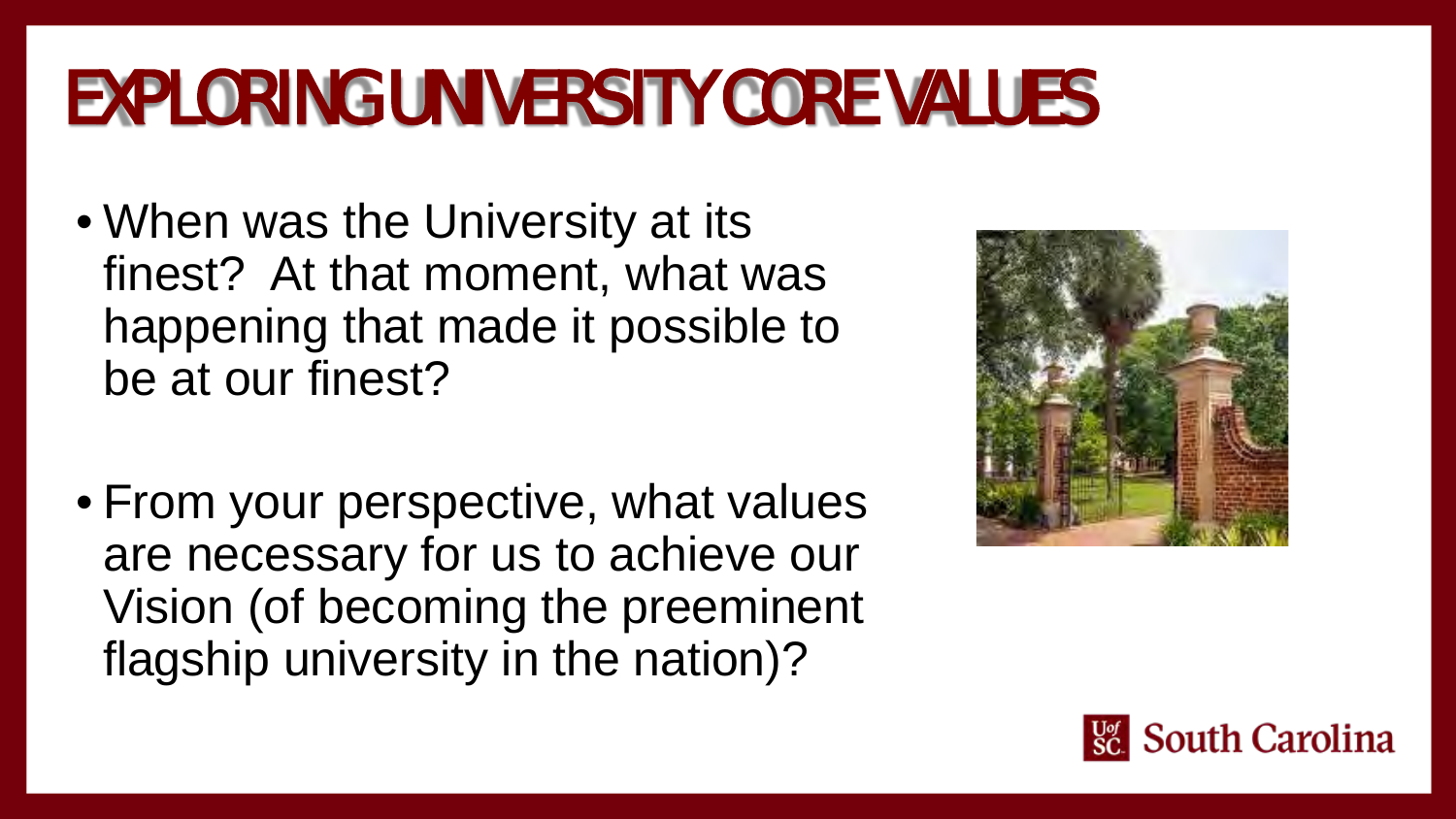#### WORKING INSTITUTIONAL WORD CLOUD FROM THE CULTURE RETREAT:



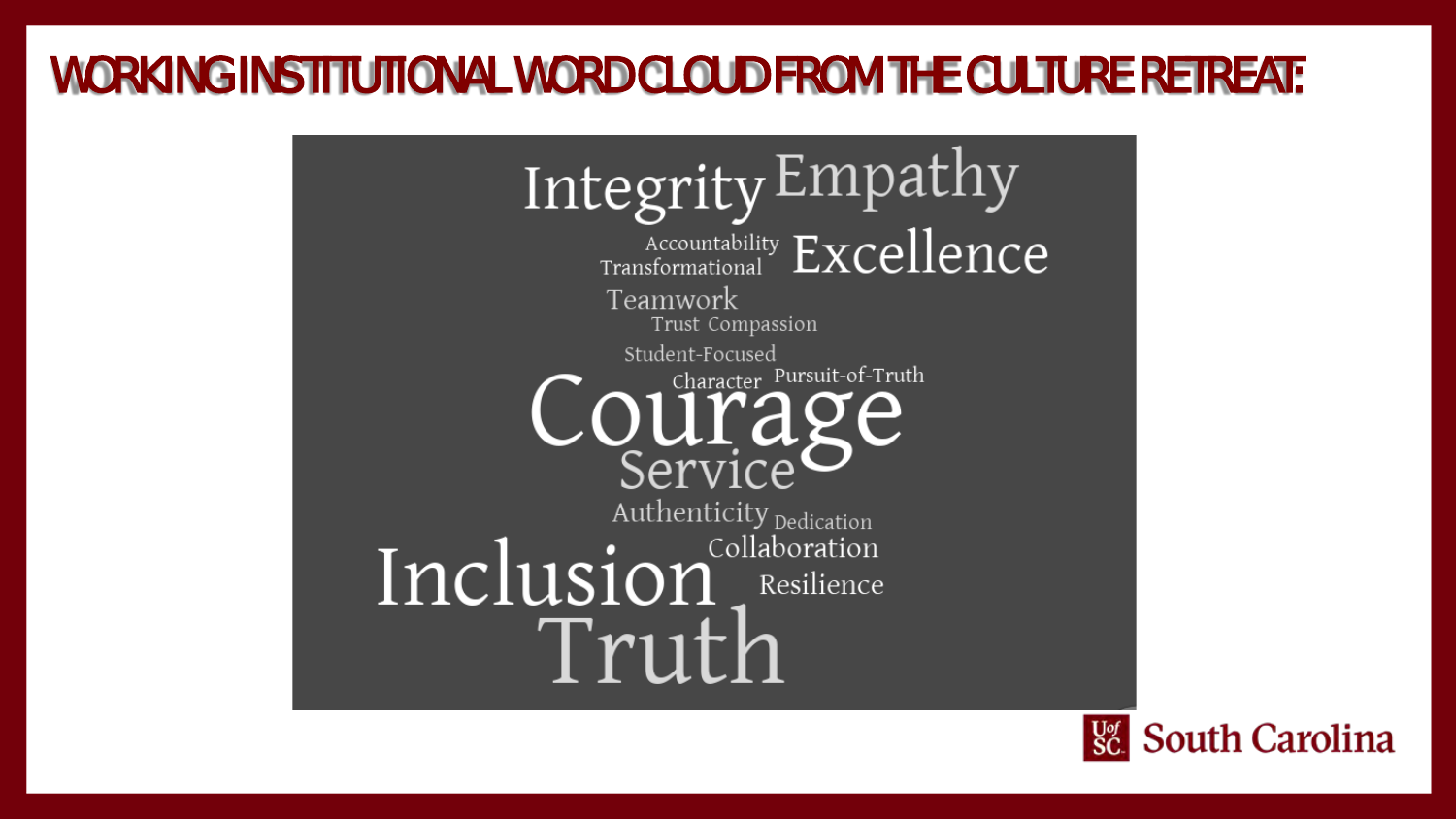## COMPARING SOM AND USC VALUES

### **SOM**

- Excellence
- Professionalism
- Collaboration
- Diversity and Inclusion
- Compassion

### **1. How do SOM values relate to USC values?**

- **2. Which USC values are most important?**
- **3. Are important ideas missing from UofSC's values?**

### **USC**

- Courage
- Inclusion
- Truth
- Service

• Empathy

• Excellence

• Integrity